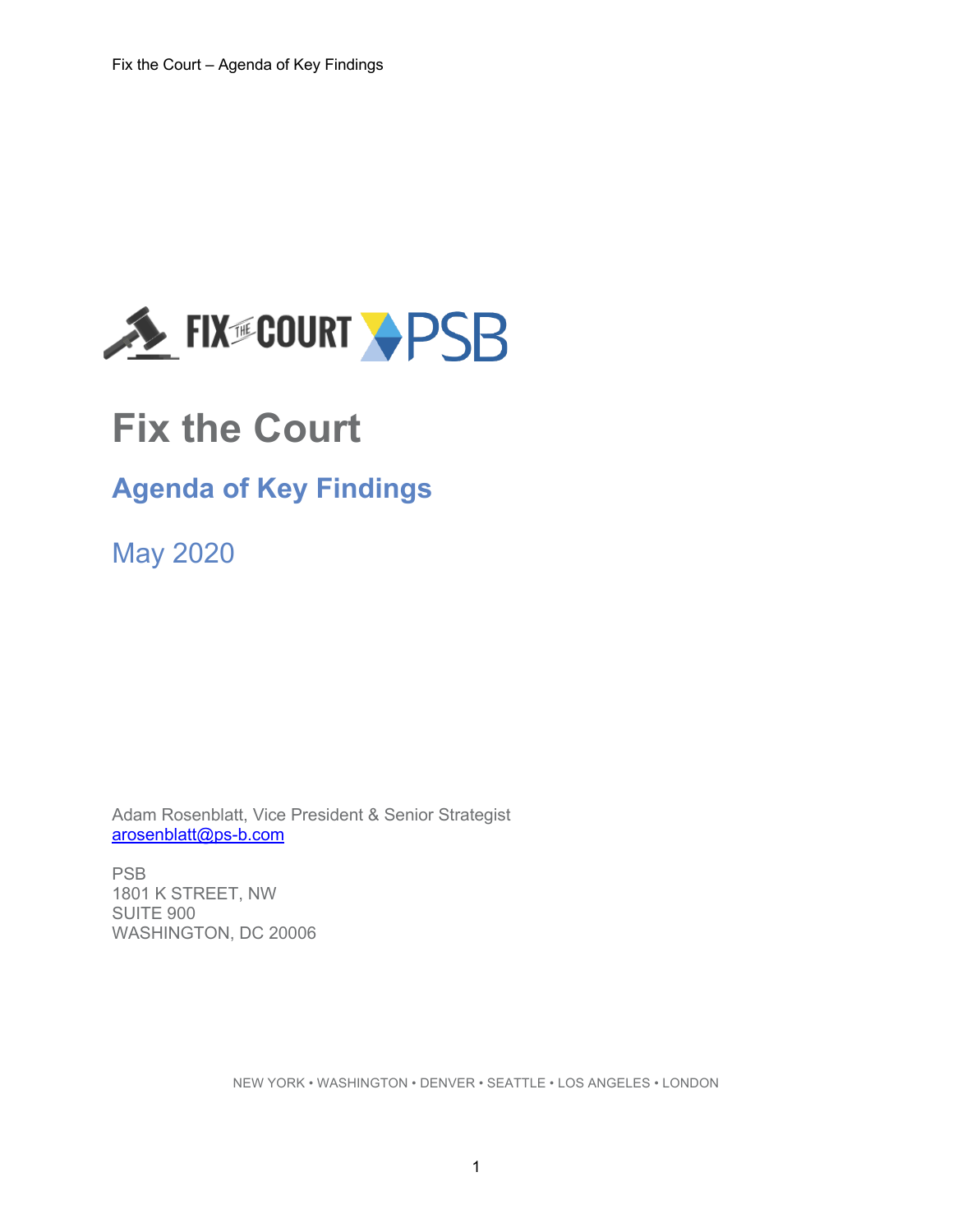#### **Methodology**

PSB conducted online interviews from May 15 – 18, 2020 among n=1,100 U.S. consumers. The margin of error for this study is +/- 2.95% at the 95% confidence level and larger for subgroups. Some percentages may add to more or less than 100% due to rounding. Where applicable, tracked findings reflect a June, 2019 PSB online survey of n=1,153 U.S. likely voters and an October, 2018 PSB online study of n=1,000 U.S. likely voters conducted on behalf of Fix the Court.

#### **Definition of Crosstabs**

| <b>Crosstab</b>          |              | <b>Definition</b>                                                                                              | % total |
|--------------------------|--------------|----------------------------------------------------------------------------------------------------------------|---------|
| $(\%)$ U.S.<br>Consumers |              | Americans age 18+                                                                                              | 100     |
| LV                       |              | Say they will definitely or probably vote in the next election for federal, state, local, and other<br>offices | 84      |
|                          | м            | Male                                                                                                           | 47      |
| Gender                   | F            | Female                                                                                                         | 53      |
|                          | $35$         | Age 18-34                                                                                                      | 27      |
|                          | 35-49        | Age 35-49                                                                                                      | 29      |
| Age                      | 50-64        | Age 50-64                                                                                                      | 28      |
|                          | $65+$        | Age 65+                                                                                                        | 16      |
|                          | D            | Regardless of registration, those who consider themselves a Democrat                                           | 32      |
| Party                    | $\mathsf{R}$ | Regardless of registration, those who consider themselves a Republican                                         | 29      |
|                          | I.           | Regardless of registration, those who consider themselves an independent or something else                     | 39      |
|                          | Urb          | Lives in a neighborhood located in an urban area                                                               | 28      |
| <b>Habitat</b>           | Sub          | Lives in a neighborhood located in a suburban area                                                             | 52      |
|                          | Rur          | Lives in a neighborhood located in a rural area                                                                | 20      |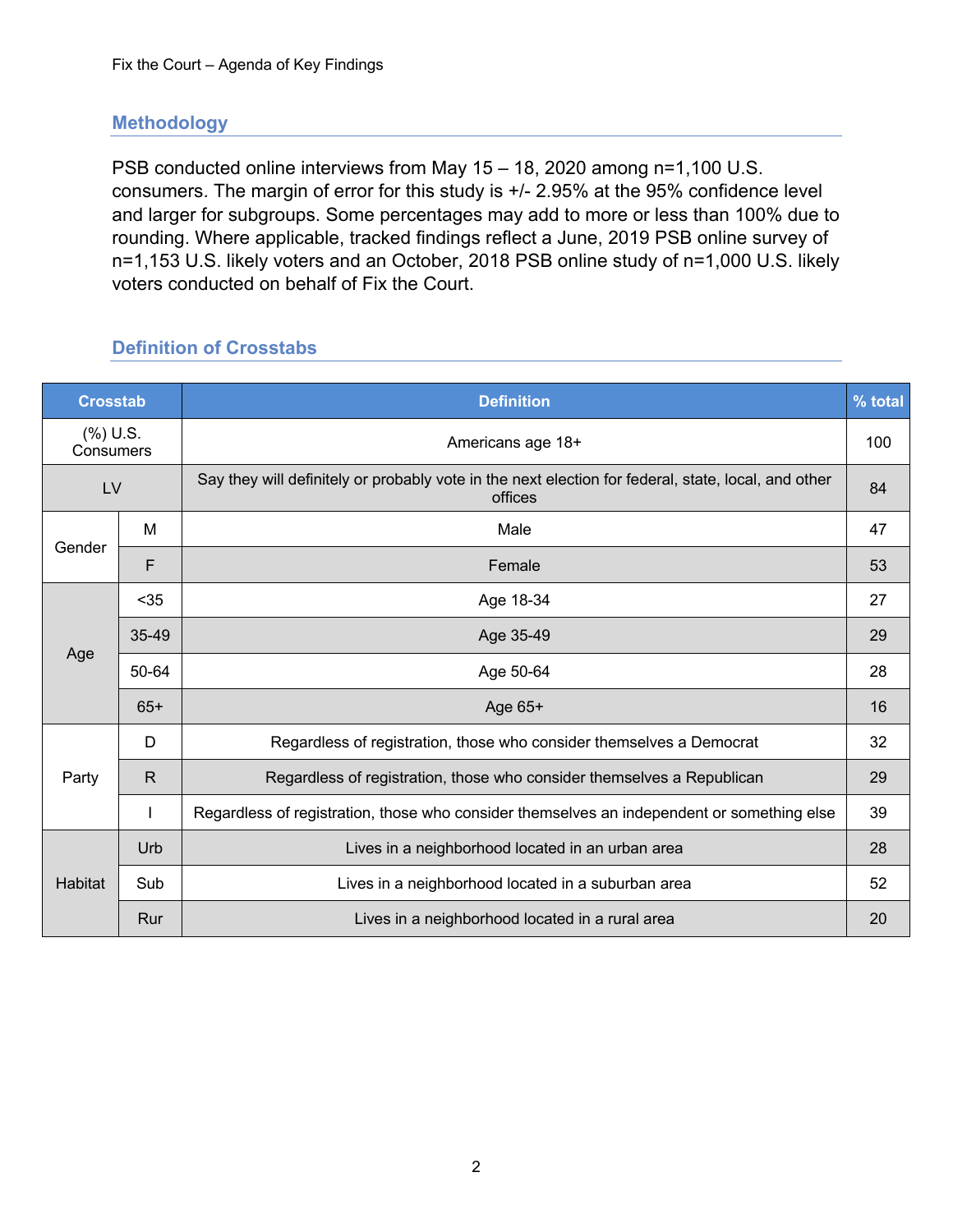#### **Key Findings**

- **ALL SAW THE FOLLOWING:** In the past, the Supreme Court has not broadcast its proceedings - called "oral arguments" - to the public live. Instead the court has released audio-only recordings once per week: on the Friday following a hearing.
- 1. In response to the coronavirus pandemic, the Supreme Court has allowed the public to listen to a live online audio feed of its oral arguments, which are being held via teleconference. Do you support or oppose this recent change made by the court?

|                      |    | LV |    | Gender |      |             | Age |       |                 | Party |    |     | <b>Habitat</b> |     |
|----------------------|----|----|----|--------|------|-------------|-----|-------|-----------------|-------|----|-----|----------------|-----|
| U.S. Consumers (%)   |    |    |    |        | $35$ | 35-49 50-64 |     | $65+$ |                 |       |    | Urb | Sub            | Rur |
| <b>TOTAL SUPPORT</b> | 83 | 86 | 85 | 82     | 76   | 85          | 87  | 88    | 81              | 83    | 84 | 81  | 85             | 80  |
| <b>TOTAL OPPOSE</b>  | 17 | 15 | 15 | 18     | 25   | 16          | 13  | 12    | 19 <sup>°</sup> | 17    | 15 | 19  | 14             | 20  |
| Strongly support     | 32 | 36 | 36 | 29     | 32   | 31          | 35  | 32    | 38              | 29    | 30 | 36  | 32             | 28  |
| Somewhat support     | 51 | 50 | 49 | 53     | 44   | 54          | 52  | 56    | 43              | 54    | 54 | 45  | 53             | 52  |
| Somewhat oppose      | 12 | 10 |    | 14     | 19   | 10          | 9   | 9     | 13              | 11    | 12 | 12  | 11             | 14  |
| Strongly oppose      | 5  | 5  | 6  | 4      | 6    | 6           | 4   |       |                 | 6     | 3  |     | $\Omega$       | 6   |

#### 2. Which of the following statements comes closer to your view?

|                                                                                                                                            |    | LV |    | Gender |      |             | Age |       |    | Party        |    |     | <b>Habitat</b> |     |
|--------------------------------------------------------------------------------------------------------------------------------------------|----|----|----|--------|------|-------------|-----|-------|----|--------------|----|-----|----------------|-----|
| U.S. Consumers (%)                                                                                                                         |    |    |    |        | $35$ | 35-49 50-64 |     | $65+$ | D  | $\mathsf{R}$ |    | Urb | Sub            | Rur |
| After the coronavirus<br>pandemic, the U.S.<br>Supreme Court should<br>continue providing live<br>online access to oral<br>argument audio. | 70 | 70 | 68 | 72     | 70   | 69          | 76  | 64    | 72 | 67           | 72 | 70  | 70             | 71  |
| After the coronavirus<br>pandemic, the U.S.<br>Supreme Court should<br>return to releasing audio<br>recordings at the end of the<br>week.  | 30 | 30 | 32 | 28     | 30   | 31          | 24  | 36    | 28 | 33           | 28 | 30  | 30             | 29  |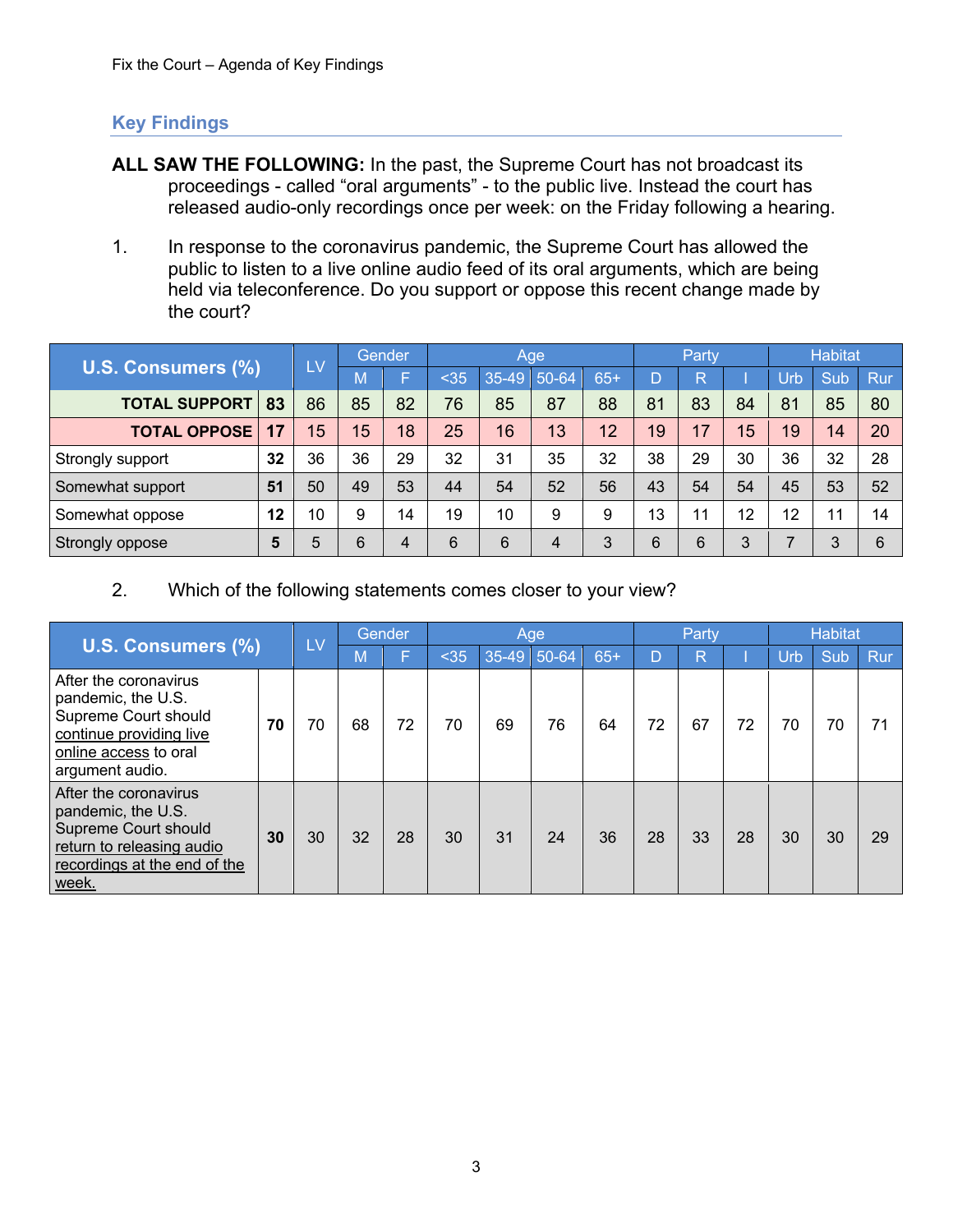Fix the Court – Agenda of Key Findings

# **Demographics**

# 3. What is your gender?

| <b>U.S.</b>   |                         | LV |     | Gender |      | Aae     |         |     |    | Party |    |    | <b>Habitat</b> |     |
|---------------|-------------------------|----|-----|--------|------|---------|---------|-----|----|-------|----|----|----------------|-----|
| Consumers (%) |                         |    |     |        | $35$ | $35-49$ | $50-64$ | 65- |    |       |    |    | Sub            | Rur |
| Male          | $\Delta$ 7<br><b>TI</b> | 49 | 100 |        | 44   | 45      | 51      | 50  | 43 | 46    | 51 | 52 | 48             | 37  |
| Female        | 53                      | 51 |     | 100    | 56   | 55      | 49      | 50  | 57 | 54    | 49 | 48 | 52             | 63  |

## 4. What is your age?

|                    |    | LV |    | Gender |                          |                          | Age |     |    | Party |    |     | <b>Habitat</b> |       |
|--------------------|----|----|----|--------|--------------------------|--------------------------|-----|-----|----|-------|----|-----|----------------|-------|
| U.S. Consumers (%) |    |    | M7 |        | $35$                     | 35-49 50-64              |     | 65+ |    |       |    | Urb | Sub            | Rur   |
| 18-24              | 11 | 9  | 10 | 12     | 41                       | $\overline{\phantom{0}}$ | -   |     | 15 | 6     | 12 | 9   | 12             | $-11$ |
| 25-34              | 16 | 15 | 16 | 16     | 59                       | $\overline{\phantom{0}}$ | -   |     | 19 | 15    | 14 | 25  | 13             | 12    |
| 35-49              | 29 | 29 | 28 | 30     | $\overline{\phantom{0}}$ | 100                      | -   |     | 26 | 33    | 28 | 31  | 28             | 28    |
| 50-64              | 28 | 29 | 30 | 26     | $\qquad \qquad$          | $\overline{\phantom{0}}$ | 100 |     | 25 | 30    | 28 | 25  | 28             | 33    |
| 65 and over        | 16 | 18 | 17 | 15     | $\overline{\phantom{a}}$ | $\overline{\phantom{0}}$ |     | 100 | 15 | 15    | 17 | 10  | 19             | 17    |

#### 5. Regardless of how you might be registered to vote, do you consider yourself a Democrat, Republican, Independent, or something else?

|                           |    | $\overline{1}$ M |    | Gender      |      |               | Age            |                               |                          | Party                    |    |     | <b>Habitat</b> |            |
|---------------------------|----|------------------|----|-------------|------|---------------|----------------|-------------------------------|--------------------------|--------------------------|----|-----|----------------|------------|
| <b>U.S. Consumers (%)</b> |    |                  |    |             | $35$ | $35-49$ 50-64 |                | $65+$                         |                          |                          |    | Urb | Sub            | <b>Rur</b> |
| Democrat                  | 32 | 35               | 29 | 35          | 40   | 29            | 29             | 30                            | 100                      | $\overline{\phantom{0}}$ |    | 38  | 30             | 29         |
| Republican                | 29 | 32               | 28 | 29          | 22   | 33            | 32             | 28                            | $\overline{\phantom{0}}$ | 100                      |    | 27  | 30             | 31         |
| Independent               | 37 | 32               | 40 | 34          | 36   | 37            | 37             | 39                            | -                        | $\overline{\phantom{a}}$ | 94 | 34  | 38             | 36         |
| Other                     |    |                  |    | $\sim$<br>∠ |      |               | $\Omega$<br>ັບ | ົ<br>$\overline{\phantom{a}}$ | -                        |                          | 6  |     |                |            |

#### 6. **AMONG THOSE WHO CONSIDER THEMSELVES DEMOCRAT:** And would you say you are a strong Democrat or do you lean Democrat?

| <b>TIC</b>      |    |    |    | Gender |    |    | Aae  |                 |    | Party |                          | <b>Habitat</b> |     |
|-----------------|----|----|----|--------|----|----|------|-----------------|----|-------|--------------------------|----------------|-----|
| Consumers (%)   |    |    |    |        |    |    | 0-64 | 65 <sub>1</sub> |    |       |                          | <b>Sub</b>     | Rur |
| Strong Democrat | 65 | 68 | 65 | 65     | 63 | 58 | 67   | 79              | 65 |       | $\overline{\phantom{a}}$ | 59             | 74  |
| Lean Democrat   | 35 | 32 | 35 | 35     | 37 | 42 | 33   | 21              | 35 |       | 20<br>ΖJ                 | 4 <sup>7</sup> | 26  |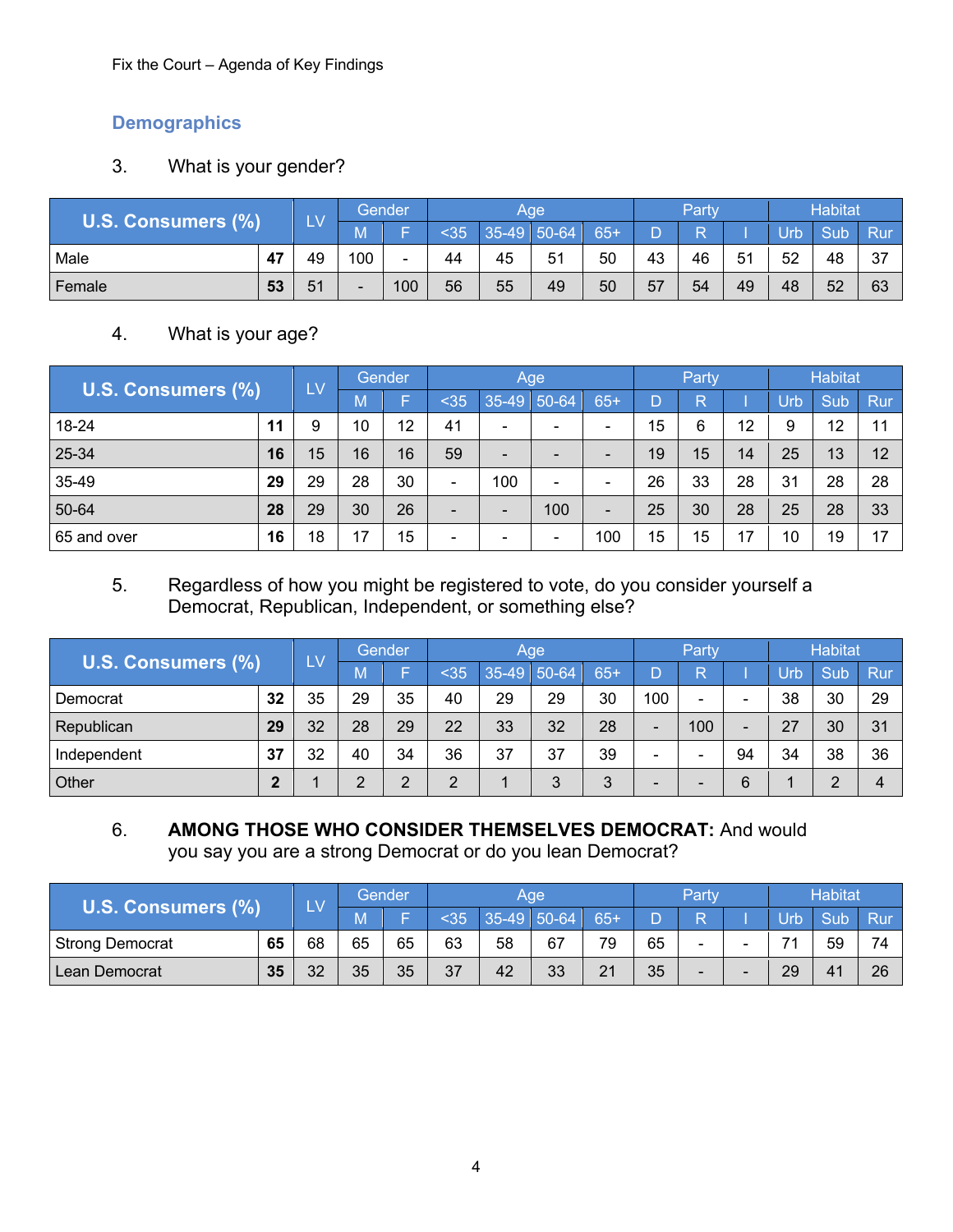#### 7. **AMONG THOSE WHO CONSIDER THEMSELVES REPUBLICAN:** And would you say you are a strong Republican or do you lean Republican?

|                   |    |    |    | Gender |    |    | Aae |                 | Partv |    | <b>Habitat</b> |     |
|-------------------|----|----|----|--------|----|----|-----|-----------------|-------|----|----------------|-----|
| Consumers (%)     |    |    |    |        |    |    | 64  | 65 <sub>1</sub> |       |    | sub            | Rur |
| Strong Republican | 55 | 57 | 58 | 52     | 53 | 49 | 57  | 66              | 55    | 54 | 52             | 64  |
| Lean Republican   | 45 | 43 | 42 | 48     | 47 | 51 | 43  | 34              | 45    | 46 | 48             | 36  |

#### 8. **AMONG THOSE WHO CONSIDER THEMSELVES INDEPENDENT OR SOMETHING ELSE OR DON'T ALIGN WITH ANY PARTY:** Do you tend to…?

|                              |    |     |    | Gender |    |    | Agel      |        | Party |    |                   | <b>Habitat</b> |     |
|------------------------------|----|-----|----|--------|----|----|-----------|--------|-------|----|-------------------|----------------|-----|
| U.S. Consumers (%)           |    | LV. |    |        |    |    | $50 - 64$ | $65 -$ |       |    |                   | <b>Sub</b>     | Rur |
| <b>Closer to Democrats</b>   | 25 | 29  | 25 | 25     | 32 | 26 | 20        | 20     |       | 25 | -27<br>$\epsilon$ | 27             | 18  |
| <b>Closer to Republicans</b> | 28 | 33  | 35 | 21     | 23 | 23 | 33        | 36     |       | 28 | 25                | 29             | 29  |
| Neither                      | 47 | 38  | 40 | 54     | 45 | 51 | 46        | 44     |       | 47 | 48                | 45             | 53  |

#### 9. Generally speaking, do you consider yourself…?

|                       |                | LV |          | Gender |      |         | Age   |       |    | Party |                 |     | Habitat |     |
|-----------------------|----------------|----|----------|--------|------|---------|-------|-------|----|-------|-----------------|-----|---------|-----|
| U.S. Consumers (%)    |                |    |          |        | $35$ | $35-49$ | 50-64 | $65+$ |    |       |                 | Urb | Sub     | Rur |
| Very liberal          | 11             |    | 10       | 11     | 16   | 12      | 8     | 5     | 24 |       | 5               | 14  | 9       | 11  |
| Somewhat liberal      | 12             | 14 | 12       | 13     | 12   | 15      | 11    | 11    | 28 |       |                 | 12  | 14      | 6   |
| Moderate              | 42             | 40 | 42       | 41     | 47   | 40      | 42    | 36    | 34 | 24    | 61              | 43  | 42      | 40  |
| Somewhat conservative | 17             | 18 | 18       | 16     | 9    | 14      | 22    | 25    | 6  | 34    | 13              | 13  | 19      | 17  |
| Very conservative     | 14             | 15 | 16       | 12     |      | 14      | 13    | 18    | 5  | 35    | 5               | 14  | 12      | 19  |
| None of the above     | $5\phantom{1}$ |    | $\Omega$ |        | 6    | 5       | 5     | 5     |    |       | 10 <sup>°</sup> | 5   | 4       | 8   |

#### 10. How likely are you to vote in the November 2020 election for federal, state local, and other offices? Will you…?

|                           |              | LV                       |    | <b>Gender</b> |      |             | Age        |        |    | Party    |               |      | <b>Habitat</b> |     |
|---------------------------|--------------|--------------------------|----|---------------|------|-------------|------------|--------|----|----------|---------------|------|----------------|-----|
| <b>U.S. Consumers (%)</b> |              |                          |    |               | $35$ | 35-49 50-64 |            | $65 +$ |    |          |               | Urb  | Sub            | Rur |
| Definitely vote           |              | 85                       | 74 | 67            | 52   | 69          | 80         | 89     | 80 | 77       | 58            | 72   | 71             | 68  |
| Probably vote             | 13           | 15                       | 13 | 12            | 20   | 14          | 8          | 6      | 12 | 13       | 13            | 13   | 13             | 12  |
| 50/50 chance              | 10           |                          | 8  | 12            | 18   | 10          |            |        |    | 6        | 16            | 10   | 9              | 13  |
| Probably not vote         | $\mathbf{2}$ | $\overline{\phantom{0}}$ | ⌒  | $\sim$        | ર    | $\Omega$    | $\sqrt{2}$ |        |    | $\Omega$ | $\Omega$<br>J |      | $\Omega$       |     |
| Definitely not vote       | 5            |                          |    | 6             |      | 6           | 4          |        |    |          | 10            | - 11 | 6              | 6   |

\*By definition, all likely voters had to say they will definitely or probably vote in the November, 2020 election for federal, state local, and other offices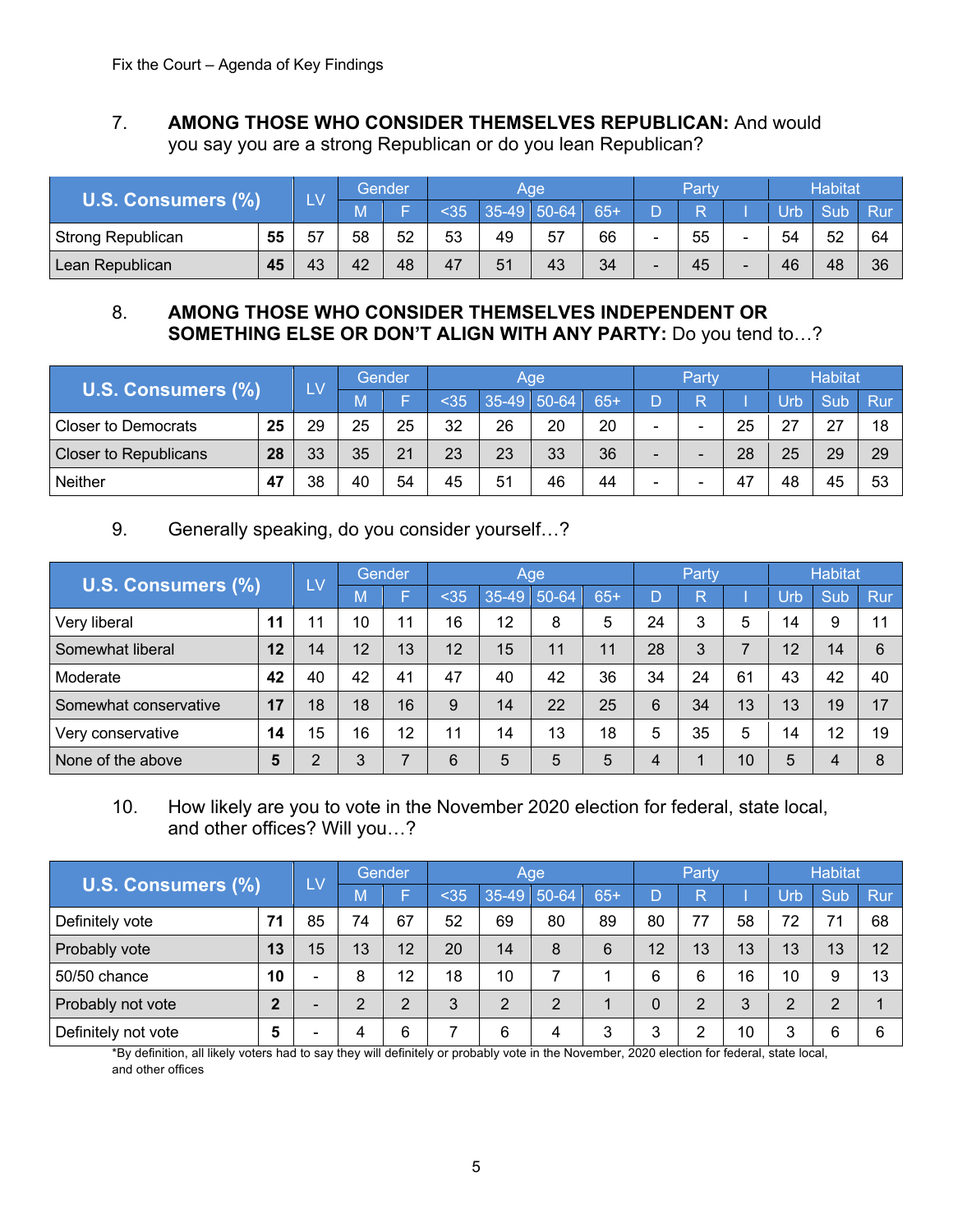#### 11. Would describe the area where your neighborhood is located as urban, suburban, or rural?

|                           |    | LV | Gender |    |    |             | Age |     |    | Party |    |                | <b>Habitat</b>   |             |
|---------------------------|----|----|--------|----|----|-------------|-----|-----|----|-------|----|----------------|------------------|-------------|
| <b>U.S. Consumers (%)</b> |    |    |        |    |    | 35-49 50-64 |     | 65+ |    |       |    | -Irh           | Sub              | Rur         |
| Urban                     | 28 | 28 | 31     | 25 | 35 | 30          | 25  | 18  | 33 | 26    | 26 | 100            | $\Omega$         | $\sim$<br>U |
| Suburban                  | 52 | 53 | 54     | 51 | 48 | 51          | 52  | 61  | 50 | 53    | 54 | $\overline{0}$ | 100 <sub>1</sub> | 0           |
| Rural                     | 20 | 19 | 15     | 23 | 16 | 19          | 23  | 21  | 18 | 21    | 20 | <sup>n</sup>   |                  | 100         |

# 12. **REGION (CODED BASED ON STATE)**

|                    |           |     | Gender |    |      | Age         | Party |       |    | <b>Habitat</b> |    |      |     |     |
|--------------------|-----------|-----|--------|----|------|-------------|-------|-------|----|----------------|----|------|-----|-----|
| U.S. Consumers (%) |           | 'LV |        |    | $35$ | 35-49 50-64 |       | $65+$ |    |                |    | Urb. | Sub | Rur |
| NORTHEAST          | 18        | 19  | 18     | 18 | 17   | 19          | 18    | 18    | 19 | 18             | 18 | 17   | 17  | 21  |
| <b>MIDWEST</b>     | 24        | 23  | 26     | 23 | 23   | 25          | 24    | 24    | 21 | 27             | 25 | 21   | 23  | 31  |
| <b>SOUTH</b>       | 38        | 37  | 36     | 40 | 41   | 36          | 38    | 36    | 37 | 36             | 40 | 35   | 40  | 36  |
| <b>WEST</b>        | <b>20</b> | 20  | 20     | 20 | 19   | 20          | 20    | 22    | 23 | 20             | 17 | 27   | 19  | 12  |

#### 13. For statistical purposes only, which of the following describes your race?

| <b>U.S. Consumers (%)</b>                        |             | <b>LV</b> |       | Gender          |      | <b>Age</b>               | Party         |       |    | <b>Habitat</b> |          |     |     |     |
|--------------------------------------------------|-------------|-----------|-------|-----------------|------|--------------------------|---------------|-------|----|----------------|----------|-----|-----|-----|
|                                                  |             |           | -IVI. |                 | $35$ |                          | $35-49$ 50-64 | $65+$ |    |                |          | Urb | Sub | Rur |
| White / Caucasian                                | 75          | 77        | 77    | 73              | 54   | 78                       | 82            | 91    | 63 | 84             | 77       | 66  | 76  | 84  |
| Black / African American /<br>Caribbean American | 13          | 12        | 12    | 14              | 26   | $\overline{\phantom{0}}$ | 9             |       | 25 | 5              | 9        | 19  | 11  | 10  |
| Hispanic, Latino                                 |             | 6         |       | 8               | 14   | 8                        | 5             |       |    |                |          |     | 9   | 4   |
| Asian, Asian-American                            | 4           | 3         | 5     | 4               | 5    |                          | 3             |       | 5  | ۰.             | 5        | 6   | 5   |     |
| Native American,<br>American Indian              | $\mathbf 0$ |           |       | $\mathbf{0}$    |      | 0                        | 0             |       |    |                | $\Omega$ | 0   |     | 0   |
| Other                                            |             |           |       | $\sqrt{ }$<br>υ |      | 0                        |               |       |    |                |          |     |     |     |

## 14. Would you consider yourself to be of Hispanic, Spanish, or Latino descent?

|                           |    |    | Gender |    |     | Party      |             |     | <b>Habitat</b> |    |    |     |     |                 |
|---------------------------|----|----|--------|----|-----|------------|-------------|-----|----------------|----|----|-----|-----|-----------------|
| <b>U.S. Consumers (%)</b> |    | LV | IVI.   |    | 535 | $\vert$ 35 | $-49$ 50-64 | 65+ |                |    |    | Urb | Sub | Rur             |
| Yes                       | 4  |    |        |    |     |            | .,          |     |                |    |    |     | ഄ   | $\sqrt{ }$<br>_ |
| No                        | 96 | 96 | 96     | 96 | 89  | 95         | 100         | 100 | 93             | 97 | 97 | 93  | 97  | 98              |